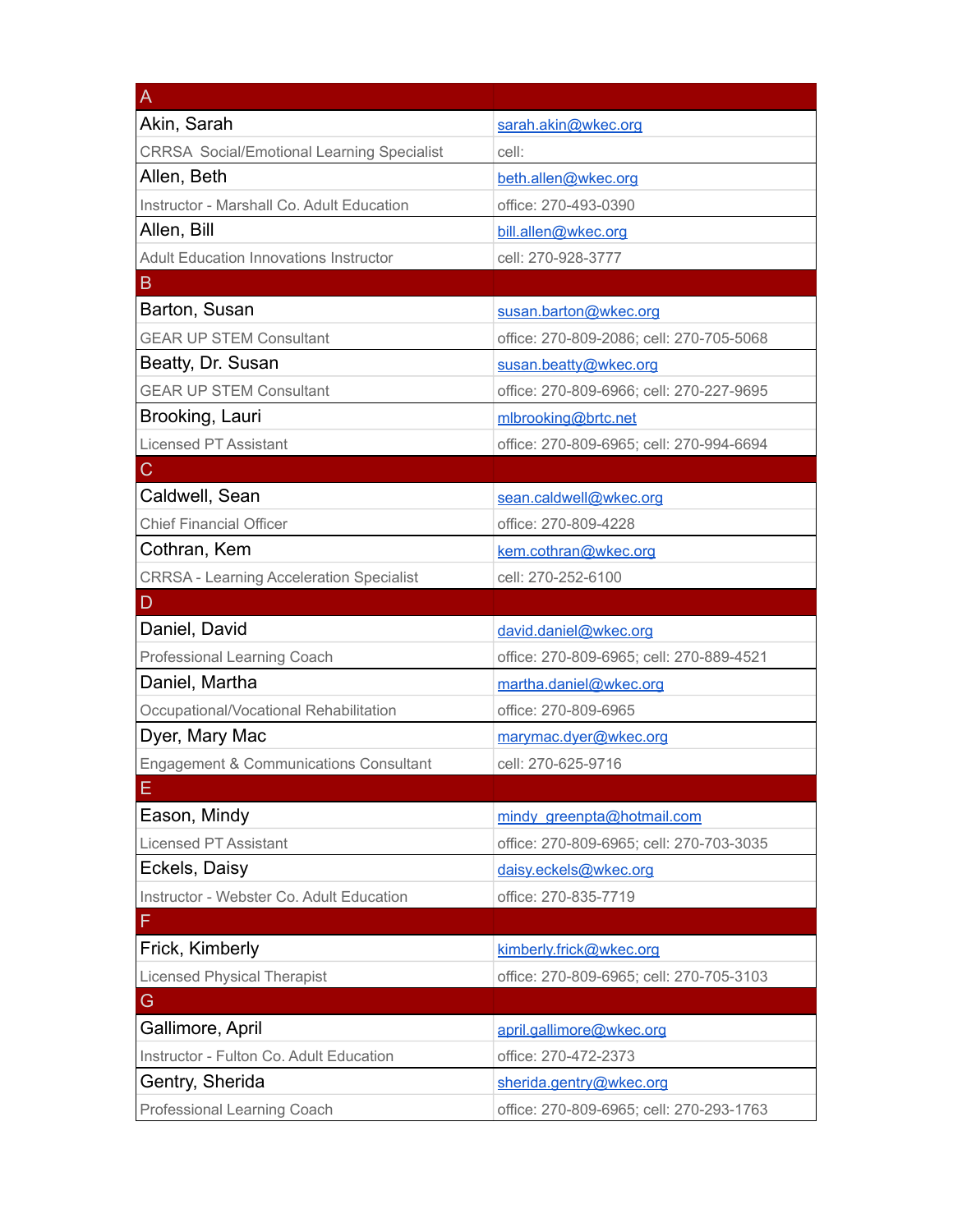| Grable, Patty                                     | patty.grable@wkec.org                    |
|---------------------------------------------------|------------------------------------------|
| <b>Special Education Consultant</b>               | office: 270-809-6965; cell: 270-887-8645 |
| $H - I$                                           |                                          |
| Hale, LaDawn                                      | ladawn.hale@wkec.org                     |
| <b>GEAR UP College/Career Readiness Coach</b>     | office: 270-809-6966; cell: 270-227-7087 |
| Harrison, Jeni                                    | jeni.harrison@wkec.org                   |
| <b>Licensed Occupational Therapist</b>            | office: 270-809-6965; cell: 270-906-6923 |
| Helm, Lindsey                                     | lindsey.helm@wkec.org                    |
| <b>Licensed Occupational Therapist</b>            | office: 270-809-6965; cell: 270-871-8010 |
| Hildebrand, Chris                                 | chris.hildebrand@wkec.org                |
| <b>Adult Education Career Navigator</b>           | cell: 270-748-5028                       |
| Holt, Rodney                                      | rodney.holt@wkec.org                     |
| GEAR UP College/Career Readiness Coach            | office: 270-809-6966; cell: 270-217-9488 |
| Howard, Jill                                      | jill.howard@wkec.org                     |
| <b>GEAR UP College/Career Readiness Coach</b>     | office: 270-809-6966; cell: 270-929-9520 |
| Howe, Cynthia                                     | cynthia.howe@wkec.org                    |
| <b>GEAR UP STEM Consultant</b>                    | office: 270-809-6966; cell: 270-205-1811 |
| Hussey, Gregg                                     | gregg.hussey@wkec.org                    |
| Coordinator/Instructor - Fulton Adult Education   | office: 270-472-2373                     |
| $J - K$                                           |                                          |
| Jackson, Susan                                    | susan.jackson@wkec.org                   |
| <b>Adult Education Director</b>                   | office: 270-809-6872                     |
| Jenkins, Cynthia                                  | cindy.jenkins@wkec.org                   |
| Coordinator/Instructor - Crittenden Co. Adult Ed. | office: 270-965-9435                     |
| Jones, Kayla                                      | kayla.jones@wkec.org                     |
| Professional Learning Coach                       | office: 270-809-6965; cell: 270-705-1789 |
|                                                   |                                          |
| Lamb, Elizabeth                                   | elizabeth.lamb@wkec.org                  |
| Instructor - Calloway Co. Adult Education         | office: 270-759-5525                     |
| Lemily, Christa                                   | christa.lemily@wkec.org                  |
| <b>CRRSA Learning Acceleration Specialist</b>     | cell: 270-331-5351                       |
| M                                                 |                                          |
| Mangels, Carla                                    | carla.mangels@wkec.org                   |
| Professional Learning Coach                       | office: 270-809-6965                     |
| McPherson, Natalie                                | natalie.tabor@yahoo.com                  |
| Instructor - Lyon Co. Adult Education             | office: 270-388-2158                     |
| Merrick, Todd                                     | todd.merrick@wkec.org                    |
| <b>GEAR UP College/Career Readiness Coach</b>     | office: 270-809-6966; cell: 270-704-0778 |
| Miller, Laura                                     | laura.miller@wkec.org                    |
| Professional Learning Coach                       | office: 270-809-6965; cell: 270-293-9054 |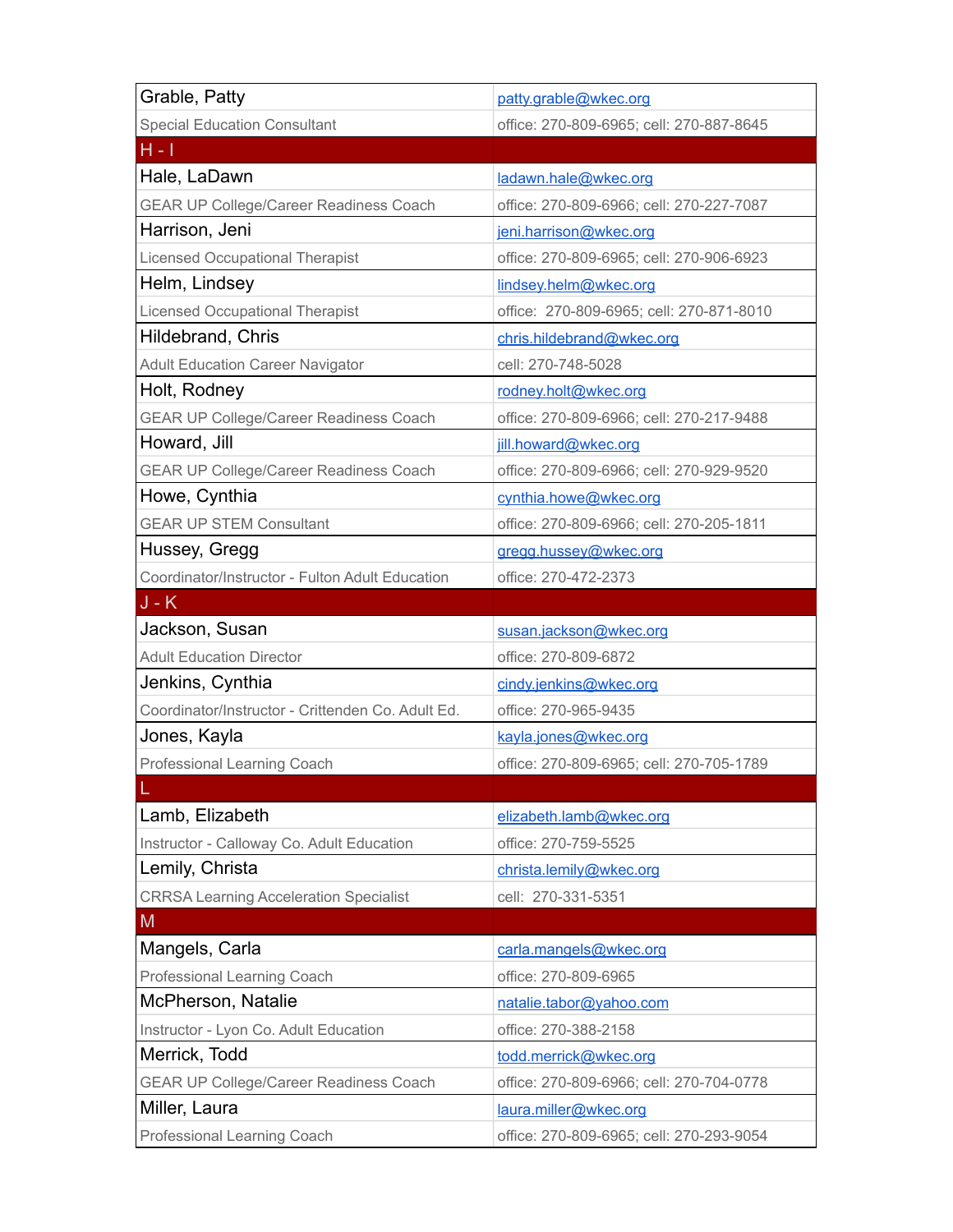| N                                                 |                                          |
|---------------------------------------------------|------------------------------------------|
| Nix, Melanie                                      | melanie.nix@wkec.org                     |
| <b>GEAR UP Administrative Assistant</b>           | office: 270-809-6966; cell:270-978-0694  |
| O                                                 |                                          |
| Overby, Stephanie                                 | stephanie.overby@wkec.org                |
| <b>GEAR UP STEM Consultant</b>                    | office: 270-809-6966; cell: 270-705-5495 |
| $P - Q$                                           |                                          |
| Pennington, Carolyn                               | carolyn.pennington@wkec.org              |
| <b>Special Education Administrative Assistant</b> | office: 270-809-6965; cell: 270-978-6880 |
| Phelps, Christy                                   | christy.phelps@wkec.org                  |
| <b>CRRSA Director</b>                             | cell: 270-625-0698                       |
| Poole, Melinda                                    | melinda.poole@wkec.org                   |
| Occupational/Vocational Rehabilitation            | office: 270-809-6965; cell: 270-889-5652 |
| Pruitt, Diane                                     | diane.pruitt@webster.kyschools.us        |
| Coordinator/Instructor - Webster Co. Adult Ed.    | office: 270-835-7719                     |
| R                                                 |                                          |
| Ramage, Christy                                   | christy.ramage@wkec.org                  |
| Coordinator/Instructor - Marshall Co. Adult Ed.   | office: 270-493-0390                     |
| Russell, Crystal                                  | crystal.russell@wkec.org                 |
| <b>GEAR UP College/Career Readiness Coach</b>     | office: 270-809-6966; cell: 270-970-3238 |
| S                                                 |                                          |
| Stewart, Amber                                    | Ota 2009@hotmail.com                     |
| <b>Certified OT Assistant</b>                     | office: 270-809-6965; cell: 618-771-2645 |
| Sullenger, Wendy                                  | wendy.sullenger@wkec.org                 |
| Social/Emotional Learning /MTSS Specialist        | cell: 270-832-0423                       |
| Sullivan, Rana                                    | rana.sullivan@wkec.org                   |
| <b>Adult Education Innovations Instructor</b>     | cell: 270-709-7514                       |
| Sullivan, Terry                                   | terry.sullivan@wkec.org                  |
| <b>GEAR UP Project Director</b>                   | office: 270-809-3911; cell: 270-519-1614 |
| $T - V$                                           |                                          |
| Traughber, Denise                                 | denise.traughber@wkec.org                |
| <b>GEAR UP College/Career Readiness Coach</b>     | office: 270-809-6966; cell: 270-705-2362 |
| Tucker, Sabrina                                   | sabrina.tucker@wkec.org                  |
| Coordinator/Instructor - Calloway Co. Adult Ed.   | office: 270-759-5525                     |